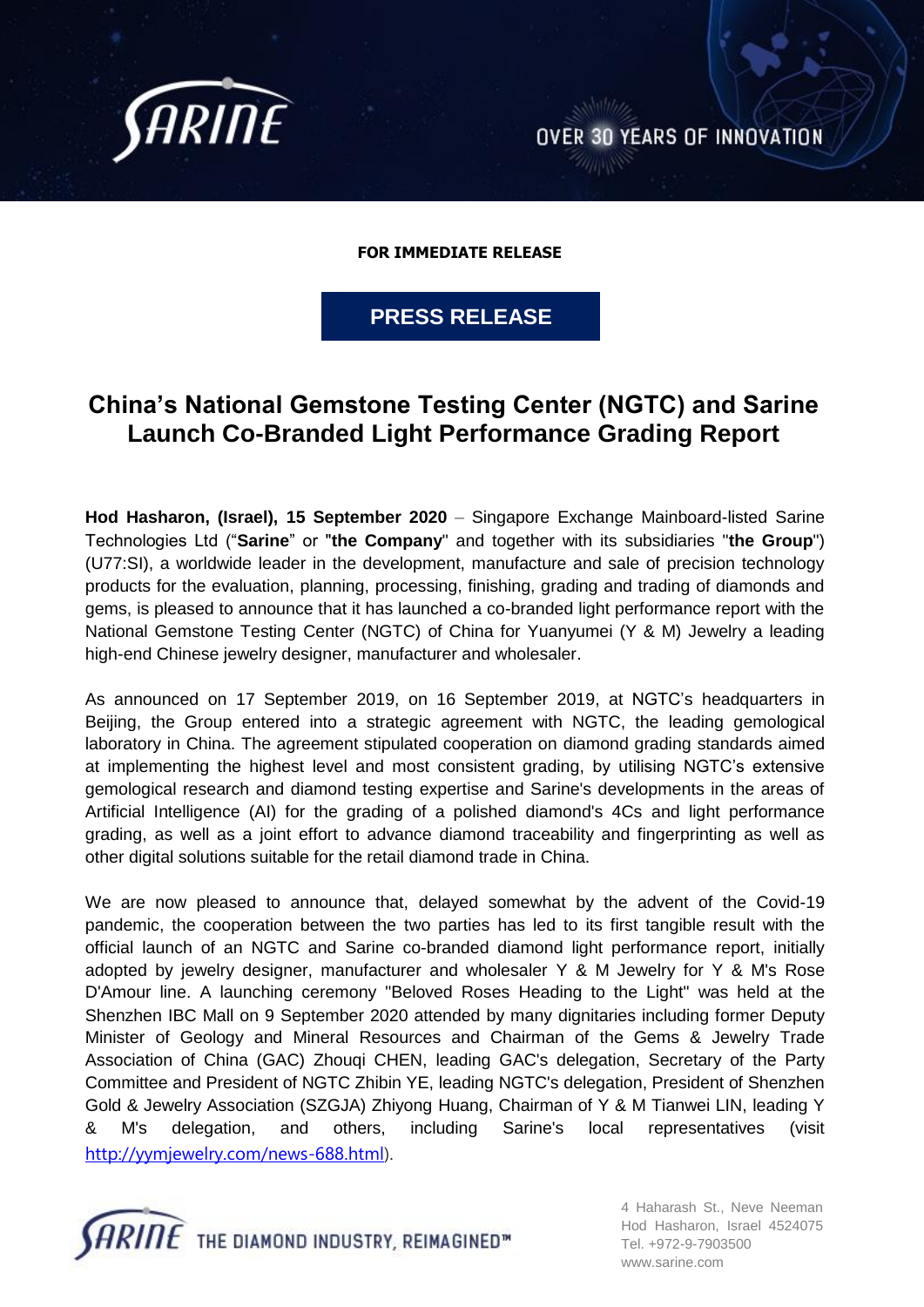

Mr. ZhiBin Ye, NGTC's President, commented, "NGTC and Sarine have a solid foundation for cooperation, the technology and solutions, and both parties, having common interest, are determined to empower development of the diamond market and protect consumer confidence while providing high-quality support for diamond brands . Y & M has over 20 years of professional diamond industry experience and has extremely high standards for product quality. It is an excellent brand in the industry that takes the lead in actively applying diamond technology to drive corporate transformation and upgrading. NGTC and Sarine testing laboratories will actively support diamond enterprises striving to apply high testing standards and quality management and control. Through our cooperation with Sarine and applying its technology, important progress can be made in the diamond consumer market. This launch is an example, and both Y & M's Rose D′Amour brand and their consumers will experience the benefits of diamond light performance testing technology for more confident and safer buying."

Lin Tianwei, Chairman of Y & M, said, "We are honored to be the first jewelry company in the country to apply the NGTC and Sarine co-branded diamond light performance report. We attach great importance to the quality of our diamonds and have been actively applying Chinese and international diamond testing standards for years. Fully relying on the role of third-party institutions and organizations, we are committed to setting a benchmark in the industry. With the joint technical support of NGTC and Sarine, we will provide professional authentication and testing for our Rose D′Amour diamonds. I believe that we can work together to provide retailers and consumers not only with better quality diamonds, but also with more detailed and professional diamond quality information, and jointly establish a channel of interconnection, mutual communication and mutual trust. "

David Block, Sarine Group CEO, remarked, "Together with NGTC, China's leading authority on gem research and grading and our exclusive partner in China, we will be providing Y & M's Rose

D' Amour a unique co-branded light performance diamond grading report. The introduction of this new technology-based grading standard is part of Sarine's and NGTC's commitment to bring innovation and a new level of confidence and transparency to consumers. We believe this is just the start of a rich and deep collaboration with Y&M Jewelry, a visionary jewelry company that understands today's consumer trends, needs and interests. I am sorry to have been prevented from attending the launch in person, but from here in Israel, I would like to wish Y & M a successful event and am hoping to meet you all in person and celebrate this important milestone together when conditions permit."

## **About NGTC:**

NGTC is the gems & jewelry quality supervision and inspection centre approved by the State Administration of Market Regulation of P. R. CHINA, and is leading the efforts in China in regards to research, administrative regulations and formulating relevant policies and technical standards, and conducts inspection on gems & jewelry. Visit www.ngtc.com.cn.



4 Haharash St., Neve Neeman Hod Hasharon, Israel 4524075 Tel. +972-9-7903500 [www.sarine.com](http://www.sarine.com/)